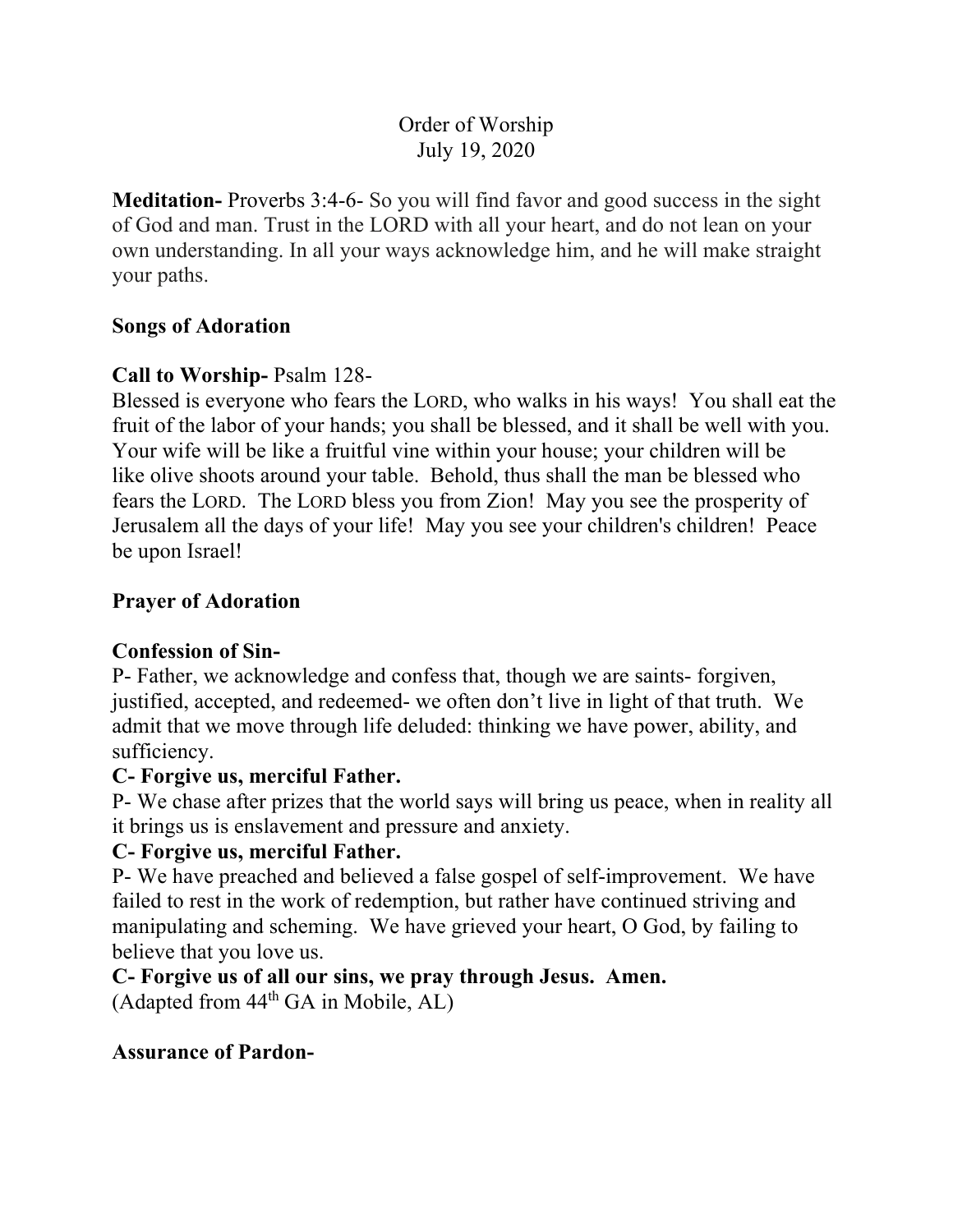If we say we have no sin, we deceive ourselves, and the truth is not in us. If we confess our sins, He is faithful and just to forgive us our sins and to cleanse us from all unrighteousness.

(I John 1:8-9)

### **Songs of Worship**

### **Offering and Doxology**

#### **New Testament Reading-** II Corinthians 9:8-15-

And God is able to make all grace abound to you, so that having all sufficiency in all things at all times, you may abound in every good work. As it is written, "He has distributed freely, he has given to the poor; his righteousness endures forever."

He who supplies seed to the sower and bread for food will supply and multiply your seed for sowing and increase the harvest of your righteousness. You will be enriched in every way to be generous in every way, which through us will produce thanksgiving to God. For the ministry of this service is not only supplying the needs of the saints but is also overflowing in many thanksgivings to God. By their approval of this service, they will glorify God because of your submission that comes from your confession of the gospel of Christ, and the generosity of your contribution for them and for all others, while they long for you and pray for you, because of the surpassing grace of God upon you. Thanks be to God for his inexpressible gift!

#### **Announcements**

#### **Song of Preparation**

**Sermon-** "God Gives Prosperity"

#### **Sermon Text-** Genesis 30:25-43-

As soon as Rachel had borne Joseph, Jacob said to Laban, "Send me away, that I may go to my own home and country. Give me my wives and my children for whom I have served you, that I may go, for you know the service that I have given you." But Laban said to him, "If I have found favor in your sight, I have learned by divination that the LORD has blessed me because of you. Name your wages, and I will give it." Jacob said to him, "You yourself know how I have served you, and how your livestock has fared with me. For you had little before I came, and it has increased abundantly, and the LORD has blessed you wherever I